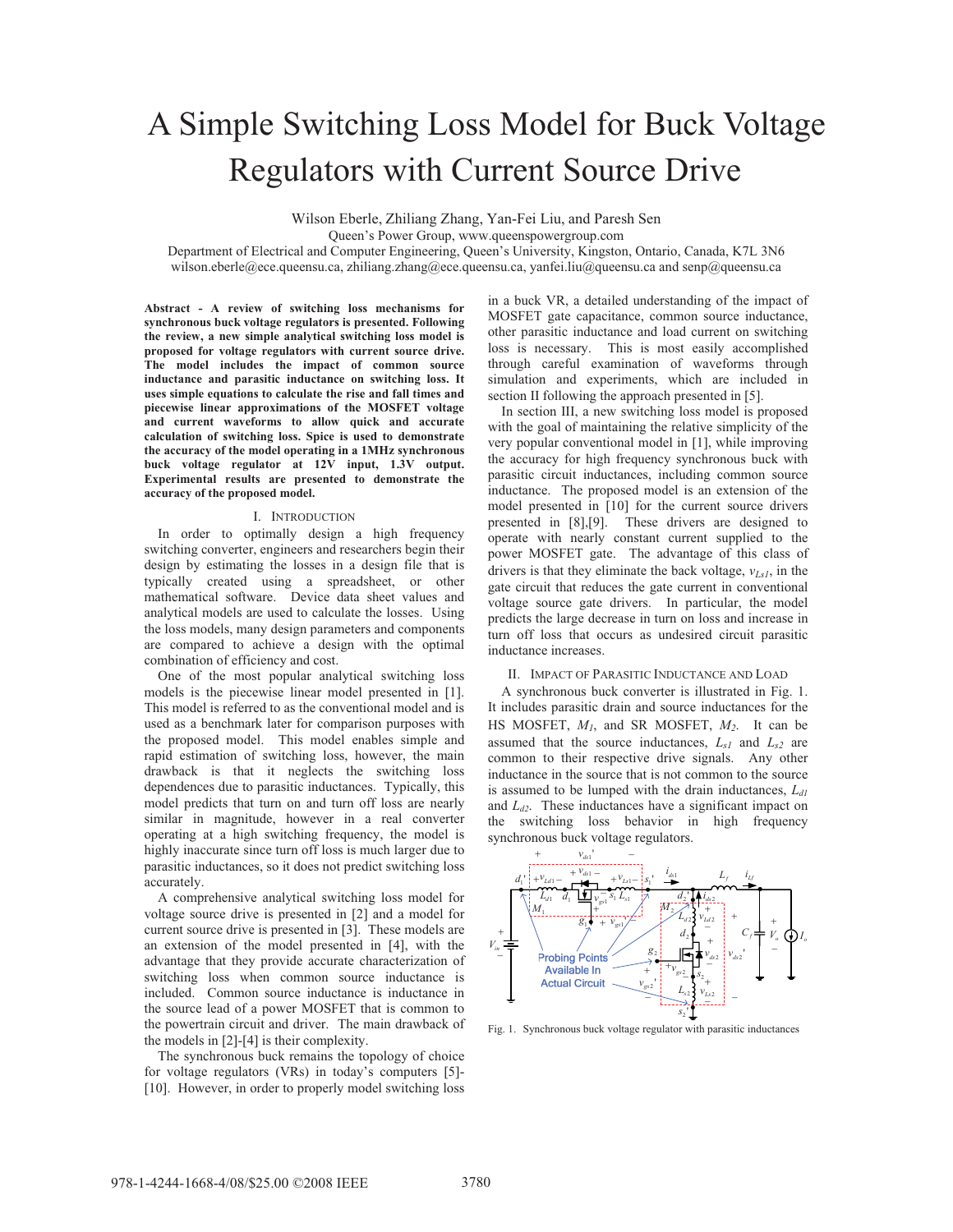

Fig. 2. Synchronous buck voltage regulator HS MOSFET waveforms (top: actual drain-source voltage, *vds1* and drain current, *ids1*; middle: measured gate-source voltage,  $v_{gs1'}$  and actual gatesource voltage (bold),  $v_{gs1}$ ; bottom: HS MOSFET power,  $v_{ds1}i_{ds1}$ )

During the switching transitions, the HS MOSFET operates in the saturation (linear) mode as a dependent current source simultaneously supporting the current through the device and voltage across it. At turn on and turn off, the gate-source voltage,  $v_{gs1}$ , is held at the plateau voltage,  $V_{pl}$ , by the feedback mechanism provided by the voltage across the common source inductance, *vLs1*.

Simulation waveforms are illustrated in Fig. 2 for a buck voltage regulator at 12V input, 30A load, 8V drive voltage and 1MHz switching frequency. The top curves are the HS MOSFET switch current, *ids1* and actual drainto-source voltage, *vds1*. The second set of curves are the  $v_{gs1}$  (Actual) and  $v_{gs1}$ ' (Measured;  $v_{gs1}$ '= $v_{gs1}$ + $v_{Ls1}$ ) waveforms, which are included to demonstrate that measuring  $v_{gs1}$ ' in the lab provides an inaccurate representation of the switching times. The bottom curve is the power loss in the MOSFET, *PM1=vds1ids1*. Typical, parasitic inductance values for common package types are provided by the semiconductor manufacturers in application notes [6]-[7] and range from approximately 250pH-1nH, depending on the package type. Matched inductances of 500pH each for the four inductances were used in the simulation.

As can be observed from the circuit in Fig. 1 and the waveforms in Fig. 2, at turn on, as the HS MOSFET current increases,  $v_{Ls1}$  is positive in the direction noted, so this voltage subtracts from the  $V_{cc}$  voltage applied to the gate, enabling  $v_{gs} = V_{pl}$  while the MOSFET operates in the saturation mode. At the same time, the four parasitic inductances provide a current snubbing effect, which virtually eliminates turn on switching loss enabling a near zero current switching (ZCS) turn on. During this transition, the rise time,  $T_r$ , is dictated by the gate driver's ability to charge the MOSFET gate capacitances (*Ciss* from  $V_{th}$  to  $V_{pl}$  and  $C_{gd}$  to  $V_{in}$ ), which is the time for  $v_{ds}$ to fall to zero. Then, it is assumed that this time is independent of the time it takes  $i_{ds}$  to rise to the buck inductor current.

At turn off, as the HS MOSFET current decreases,  $v_{Ls1}$ 

is negative in the direction noted Fig. 1, so this voltage subtracts from the low impedance source voltage (ideally zero volts) applied to the gate enabling  $v_{gs} = V_{pl}$  while the MOSFET operates in the saturation mode. During this transition, the fall time,  $T_f$ , is the time for the HS MOSFET current to fall from the buck inductor current to zero. This time is dictated by both the gate driver's ability to discharge the MOSFET gate capacitances (*Cgd* from  $V_{in}$ , and  $C_{iss}$  from  $V_{pl}$  to  $V_{th}$ ) and by the four parasitic inductances, which prolong the time for  $i_{ds}$  to fall to zero by limiting the *dids*/*dt*.

As alluded to in the two paragraphs above, the MOSFET and trace parasitic inductances have vastly different effects at turn on and turn off. At turn on, the inductances provide a current snubbing effect, which decreases turn on switching loss. At turn off, the inductances increase the turn off loss by prolonging  $T_f$ . In addition, as load current increases,  $T_f$  increases, so turn off losses increase proportionally to  $I_o^2$  (i.e. proportional to  $I_0$  and  $T_f(I_0)$ ). In contrast, at turn on, the load current magnitude has ideally no effect on the *Tr*. Therefore, in real circuits, turn off loss is much greater than turn on loss, which is clearly evident in the  $P_{MI}$  power loss waveform in Fig. 2.

Another important point to note from Fig. 1 and Fig. 2 is that in a real circuit, the board mounted packaged inductances are distributed within the MOSFET devices. Therefore, when probing in the lab, one only has access to the external terminals,  $g_l$ ,  $s_l$ ' and  $d_l$ ' for the HS MOSFET and  $g_2$ ,  $s_2$ ' and  $d_2$ ' for the SR. However, the actual nodes that provide waveform information relevant to the switching loss are at the unavailable internal nodes  $s_1$  and  $d_1$  for the HS MOSFET. Using the plateau portion of the measured gate-source voltage, *vgs1'* to determine the switching loss times is misleading since the induced voltage across  $L_{s1}$  is included. Probing  $v_{gs1}$ ' in the lab, one would observe a negligible  $T_r$  at turn on, and at turn off,  $T_f$  less than one half of the actual  $T_f$ . The actual  $v_{gs1}$ waveform, which cannot be measured in a real circuit, more clearly illustrates the plateau portions in  $T_r$  and  $\overline{T}$ .

To demonstrate the effects of load current and common source inductance, experimental testing was done at a reduced frequency of 200kHz, with the source connection cut and a wire inserted in the common source path to measure the MOSFET current. Measurement waveforms are illustrated in Fig. 3, and Fig. 4, where the load current has been increased from 0A to 5A. With this method, the inductance of the wire (approximately 20nH) is much greater than the approximate total package inductance of 1nH, so the package inductance can be neglected allowing for measurement of  $v_{gs1}$  and  $v_{ds1}$ . As stated previously, it is noted that as load current increases from 0 to 5A, *Tr* remains nearly unchanged from 20ns to 22ns, but  $T_f$  increases significantly from 48ns to 96ns. In addition, at a constant load current of 5A, as illustrated in Fig. 5, as *Ls1* increases to 30nH (using a longer 3 inch wire),  $T_r$  remains relatively unchanged from 22ns to 24ns, while  $T_f$  further increases from 96ns to 160ns.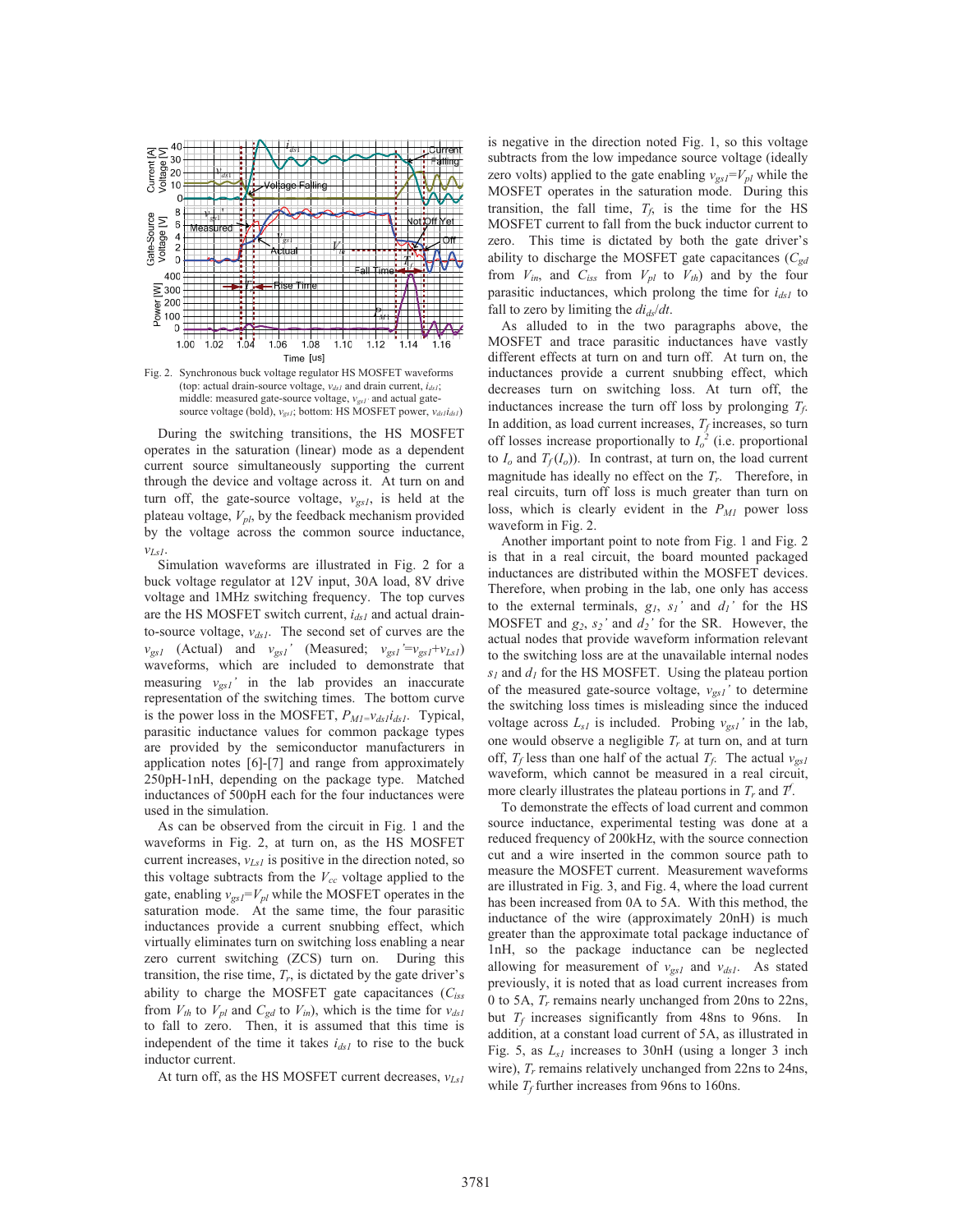

linear approximations of these waveforms in bold

#### III. PROPOSED SWITCHING LOSS MODEL

Typical switching waveforms for a synchronous buck VR are illustrated in Fig. 6. The proposed model uses the piecewise linear approximations (noted with thicker bold lines) of the switching waveforms in Fig. 6. Turn on switching loss occurs during  $T_r$  and turn off switching loss occurs during  $T_f$ . The key to the model is prediction of the turn on current,  $I_{on}$ , the rise and fall times,  $T_r$  and  $T_f$ , the reverse recovery current,  $I_{rr}$ , the magnitude of the rising current slope,  $\Delta i_{ds}/\Delta t$ , and the current drop,  $\Delta i_{1f}$ , when  $v_{ds}$  rises to  $V_{in}$  at turn off. The goal of the model is

to calculate the switching loss with respect to load current, driver gate current and total circuit inductance in a simple manner.

The MOSFET parasitic capacitances are required in the model. They are estimated using the effective values as follows in (1)-(3) using datasheet specification values for *Vds1\_spec*, *Crss1\_spec*, and *Ciss1\_spec* [1]. The *Cds1* capacitor of the synchronous buck HS MOSFET is neglected in the proposed model.

$$
C_{gd1} = 2C_{rs1\_spec} \sqrt{\frac{V_{ds1\_spec}}{V_{in}}} \tag{1}
$$

$$
C_{iss1} = C_{iss1\_spec} \tag{2}
$$

$$
C_{gs1} = C_{iss1} - C_{gd1} \tag{3}
$$

In the following sub-sections, derivations of the model for the turn on and turn off switching loss are presented.

## *A. Turn On Switching Loss Model*

Piecewise linear turn on waveforms of  $i_{ds1}$ ,  $v_{ds1}$ ,  $v_{gs1}$ and the power loss in  $M_1$ ,  $P_{MI}$ , are provided in Fig. 7. These waveforms and knowledge of the circuit operation are used extensively in this sub-section in order to derive the turn on loss, *Pon*.

By definition, *Pon*, is derived using the simple integral in (4), representing the average power over one switching period.

$$
P_{on} = f_s \int_0^{T_r} v_{ds1} i_{ds} dt \tag{4}
$$

Using the piecewise linear geometry for the voltage and current waveforms at turn on in Fig. 7,  $v_{ds1}$  is given by (5) and *ids* can be expressed by (6), allowing *Pon* to be given by (7), which evaluates to the expression given in (8).

*t*

*I i*

*on*

$$
v_{ds1} = V_{in} - \frac{V_{in}}{T_r}t
$$
 (5)

$$
t_{ds} = \frac{I_{on}}{T}t\tag{6}
$$



Fig. 7. Synchronous buck HS MOSFET waveforms at turn on with piecewise linear approximations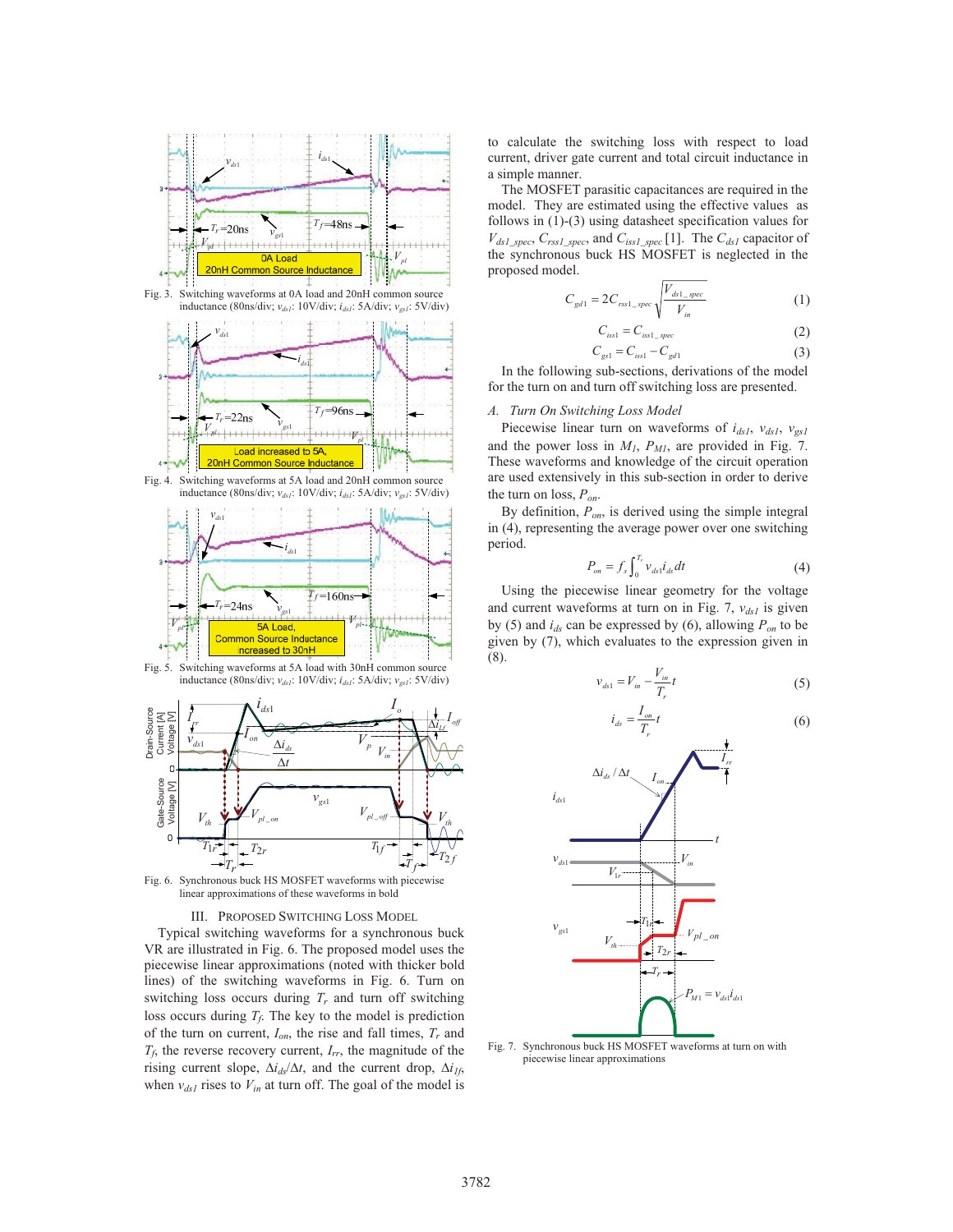$$
P_{on} = f_s \int_0^T \left[ \left( \frac{I_{on}}{T_r} t \right) V_{in} - \frac{V_{in}}{T_r} t \right] dt \tag{7}
$$

$$
P_{on} = \frac{1}{6} V_{in} I_{on} T_r f_s
$$
 (8)

The power loss in (8) is the product of *Vin*, *Ion*, fs and *Tr*. The turn on current, *Ion* is the HS MOSFET drain current when  $v_{ds}$ <sup>=0</sup>. The two parameters that are key to accurate prediction of *Pon* are the current at turn on, *Ion* and  $T_r$ . The remainder of this sub-section provides a simple procedure to calculate  $I_{on}$  and  $T_r$ , to enable calculation of *Pon*.

As discussed in section II,  $T_r$  is dictated by the gate driver's ability to charge the MOSFET gate capacitances, which is the time for  $v_{ds1}$  to fall to zero. This time is assumed independent of the time it takes *ids1* to rise to its final value. Under this assumption,  $T_r$  consists of two intervals,  $T_{1r}$  and  $T_{2r}$ .

# *1) Rise Time Interval T1r: Charging Cgs1 and Cgd1*

The HS MOSFET equivalent circuit during  $T_{1r}$  is given in Fig. 8.  $R_g$  represents the internal gate resistance of the MOSFET.

During  $T_{Ir}$ , the  $C_{gs1}$  capacitance is charged from  $V_{th}$  to  $V_{pl\_on}$ , while the gate side of  $C_{gdI}$  charges from  $V_{th}$  to  $V_{pl\_on}$  and the drain side of the  $C_{gd}$  capacitance discharges from  $V_{in}$  to  $V_{Ir}$ . Therefore, the change in voltage across  $C_{gdl}$  during  $T_{lr}$  is  $[(V_{in} - V_{lr}) + (V_{pl\_on} - V_{th})]$ . Then,  $T_{1r}$  is given by (9), assuming an average gate charging current *Ig*. *Vpl\_on* represents the plateau voltage at turn on and is given by (10), where  $\Delta i_{Lf}$  represents the buck output inductor ripple current. Since the peak MOSFET current at turn on is lower than at turn off, the plateau voltage at turn on differs slightly than at turn off. In (9),  $\Delta V_{\text{gsr}} = V_{\text{pl}}_{\text{on}} - V_{\text{th}}$ .

$$
T_{1r} = \frac{C_{gs1} \Delta V_{gsr} + C_{gd1} [\Delta V_{gsr} + (V_{in} - V_{1r})]}{I_g}
$$
(9)

$$
V_{pl\_on} = V_{th} + \frac{I_o - 0.5\Delta i_{Lf}}{g_{fs}}
$$
(10)

The drain-source voltage during  $T_{1r}$  is given by (11), where  $L_{loop} = L_{s1} + L_{d1} + L_{s2} + L_{d2}$ .

$$
v_{ds1} = V_{in} - L_{loop} \frac{di_{ds1}}{dt}
$$
 (11)



Fig. 8. Synchronous buck HS MOSFET equivalent circuit during  $T<sub>tr</sub>$ 



Fig. 9. Synchronous buck HS MOSFET equivalent circuit during  $T<sub>2r</sub>$ 

$$
\frac{di_{ds1}}{dt} = \frac{dg_{fs}(v_{gs1} - V_{th})}{dt} = \frac{g_{fs}dv_{gs1}}{dt}
$$
 (12)

$$
\frac{di_{ds}}{dt} \approx \frac{\Delta i_{ds}}{\Delta t}
$$
 (13)

$$
\frac{\Delta i_{ds}}{\Delta t} = \frac{g_{fs}\Delta v_{gs1}}{\Delta t} = \frac{g_{fs}\Delta V_{gsr}}{T_{1r}}\tag{14}
$$

Using (12)-(14), the intermediate voltage,  $V_{1r}$  is given by (15).

$$
V_{1r} = V_{in} - L_{loop} \frac{g_{fs} \Delta V_{gsr}}{T_{1r}}
$$
\n(15)

Using (9), and (14)- (15), solving for  $T_{1r}$  yields (16).

$$
T_{1r} = \frac{C_{iss1} + \sqrt{(\Delta V_{gs} C_{iss1})^2 + 4I_g \Delta V_{gs} C_{gd1} L_{loop} g_{fs}}}{2I_g}
$$
 (16)

## *2) Rise Time Interval T2r: Charging Cgd1*

The HS MOSFET equivalent circuit during  $T_{2r}$  is given in Fig. 9. During  $T_{2r}$ , the gate voltage of the  $C_{gdl}$ capacitance remains constant at  $V_{pl\text{on}}$ , while the drain node of  $C_{gdl}$  is discharged by current  $I_g$ , allowing  $T_{2r}$  to be given by (17).

$$
T_{2r} = \frac{C_{gd1}V_{1r}}{I_g} \tag{17}
$$

Using (14), (15) and (17), solving for  $T_{2r}$  yields (18).

$$
T_{2r} = \frac{C_{gd1}\left(V_{in} - L_{loop} g_{fs} \frac{\Delta V_{gsr}}{T_{1r}}\right)}{I_g}
$$
 (18)

The total  $T_r$  is the sum of  $T_{1r}$  and  $T_{2r}$  as given by (19). The total turn on switching loss can be calculated using (8), (24) and (19).

$$
T_r = T_{1r} + T_{2r} \tag{19}
$$

The final step to determine the turn on loss is to estimate the current  $I_{on}$  at the end of  $T_r$ . Depending on the load current and parasitic inductances, calculating *Ion* can require estimation of the reverse recovery current, *Irr*. The waveform in Fig. 10 is used to estimate *Irr*. When the HS MOSFET turns on, the SR body diode cannot reverse block, so the SR current goes negative and the HS current spikes by the same magnitude. The total reverse recovery time is  $T_{rr}$ . The rising slope magnitude is  $\Delta i_{ds}/\Delta t$  and the reverse recovery charge is  $Q_{rr}$ , which represents the shaded area as given by (20). Using the geometry, the reverse recovery current as a function of  $T_{rr}$  is given by (21). Then, eliminating  $T_{rr}$  from (20) and (21), (23) is derived, which represents  $I_{rr}$  as a function of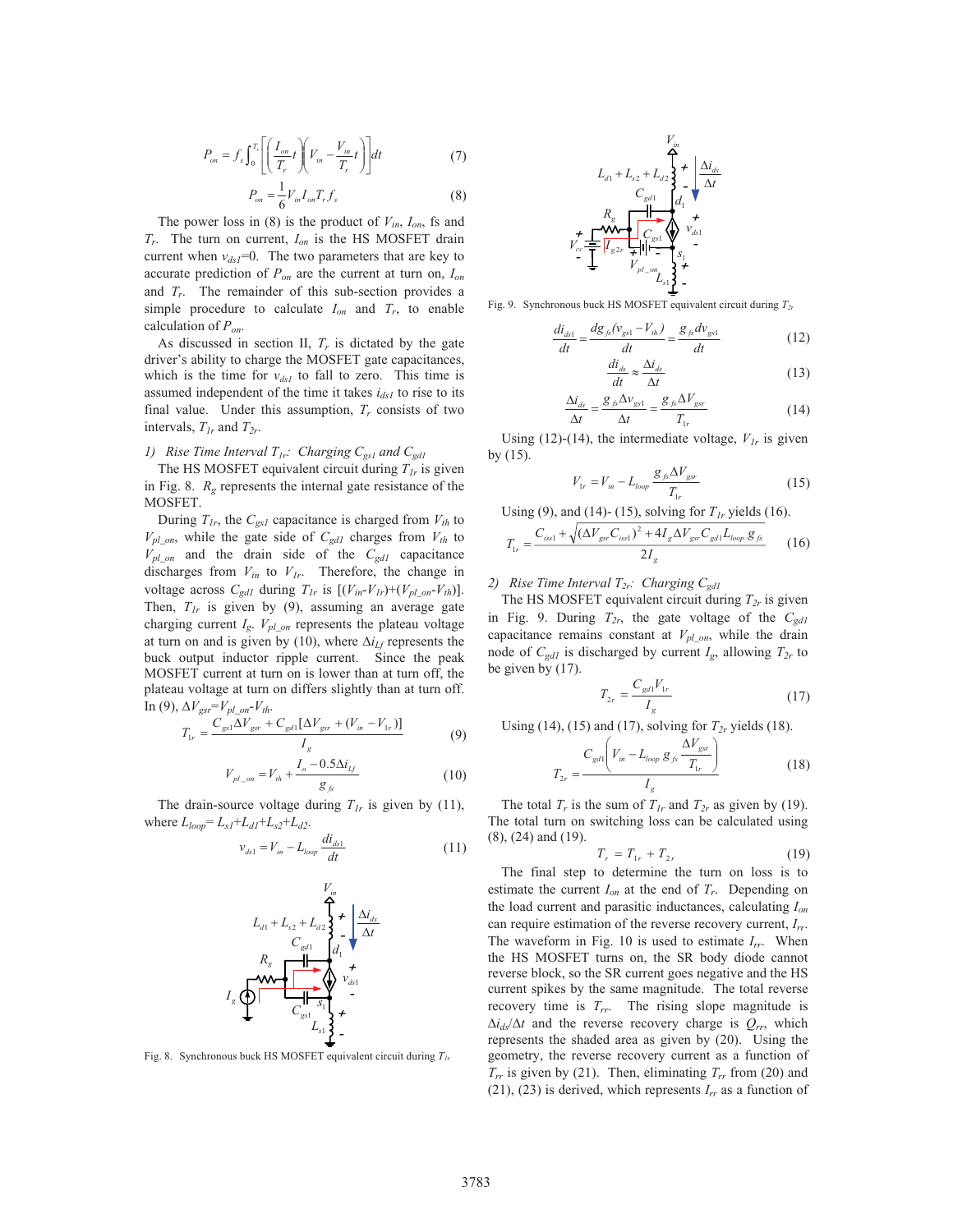$Q_{rr}$  and the known slope. In addition, since reverse recovery charge increases with load current, *Qrr* is approximated using (22), where *Qrr\_spec* and *Irr\_spec* are the datasheet specification values.

$$
\mathcal{Q}_r = \frac{1}{2} I_r T_r \tag{20}
$$

$$
I_{rr} = \frac{\Delta I_{ds}}{\Delta t} \frac{1}{2} T_{rr} \tag{21}
$$

$$
Q_{rr} = \frac{Q_{rr\_spec}}{I_{rr\_spec}} I_o \tag{22}
$$

$$
I_{rr} = \sqrt{\frac{\Delta I_{ds}}{\Delta t} Q_{rr}} \tag{23}
$$

Since the rise time is dictated by the time for the HS MOSFET voltage, *vds1*, to fall to zero, the current at the end of  $T_r$  can be at any value equal to, or less than the inductor current plus the reverse recovery current. Therefore, the turn on current is determined by the slope of the current at turn on multiplied by  $T_r$  as given by the first condition in (24).

$$
I_{on} = \frac{\Delta i_{ds}}{\Delta t} T_r \quad \text{if} \quad \frac{\Delta i_{ds}}{\Delta t} T_r < I_o - 0.5 \Delta i_{Lf} + I_r
$$
\n
$$
= I_o - 0.5 \Delta i_{Lf} + I_r \quad \text{otherwise} \tag{24}
$$

The first condition holds true as long as the calculated value is less than the inductor current  $(I_o\n-0.5\Delta i_L)$  plus  $I_{rr}$ . Under light load and/or conditions where the parasitic inductances are small, using the current slope times  $T_r$ would yield a turn on current greater than the peak current. In this case, the current is capped at maximum value of the inductor current plus reverse recovery current as given by the second condition in (24).

## *B. Turn Off Switching Loss Model*

Piecewise linear turn off waveforms of  $i_{ds1}$ ,  $v_{ds1}$ ,  $v_{gs1}$ and the power loss in  $M_l$ ,  $P_{MI}$ , are provided in Fig. 11. These waveforms and knowledge of the circuit operation are used extensively in this sub-section in order to derive the turn off loss, *Poff*. The turn off transition consists of two intervals, *T1f* and *T2f*.

During  $T_{1f}$ , the Miller capacitor,  $C_{gdl}$  is discharged while  $v_{gs1}$  remains at  $V_{pl-off}$  and  $i_{ds1}$  is assumed to remain constant. In a real circuit, it is noted that  $i_{ds}$  begins to fall during  $T_{1f}$ , however the current slope is limited due to the discharging of the  $C_{\text{ed2}}$  and  $C_{\text{ds2}}$  capacitors of the SR. During this interval,  $v_{ds1}$  increases from zero to  $V_{in}$ . Therefore, from the geometry, the turn off power loss,  $P_{1off}$ , during  $T_{1f}$  is given by (25).



Fig. 10.Synchronous buck HS MOSFET current waveform approximation during reverse recovery at turn on



Fig. 11.Synchronous buck HS MOSFET waveforms at turn off with piecewise linear approximations

During  $T_{2f}$ ,  $C_{gs1}$  is discharged from  $V_{pl\_off}$  to  $V_{th}$ , while the gate node of  $C_{gdI}$  is also discharged from  $V_{pl\_off}$  to  $V_{th}$ and the drain node of  $C_{gdI}$  is charged from  $V_{in}$  to the peak voltage at turn off, *Vp*. During this interval, *ids1* falls from  $I_{off}$  to zero, while  $v_{dsI}$  rises from  $V_{in}$  to  $V_p$ . Using a simple integral with the procedure presented in section III, the turn off loss during  $T_{2f}$  is approximated as  $P_{2off}$ , given by (26).

$$
P_{2off} = \left(\frac{1}{6}(V_p - V_{in} +)I_{off} + \frac{1}{2}V_{in}I_{off}\right)T_{2f}f_s
$$
 (26)

The total turn off loss,  $P_{off}$ , is the sum of  $P_{1off}$  and  $P_{2off}$ as given by (27).

$$
P_{\text{off}} = P_{\text{1off}} + P_{\text{2off}} \tag{27}
$$

The key parameters to accurate prediction of the turn off loss are the HS MOSFET current at turn off, *Ioff*, the intervals  $T_{1f}$ , and  $T_{2f}$ , and the peak overshoot voltage of  $v_{ds1}$ ,  $V_p$ . The turn off current is the load current,  $I_o$ , plus half of the filter inductor peak-to-peak ripple current,  $\Delta i_{LL}$ as given by (28).

$$
I_{\text{off}} = I_o + \frac{1}{2} \Delta i_{Lf} \tag{28}
$$

The plateau voltage at turn off,  $V_{pl\_off}$ , is given by (30). It differs slightly from *Vpl\_on* at turn on due to the larger switch current during the transition.

$$
V_{pl\_off} = V_{th} + \frac{I_o + 0.5\Delta i_{Lf}}{g_{fs}} \tag{29}
$$

The turn off loss estimated using (27) is a function of  $T_f$ . During  $T_f$ , the current falls from  $I_{off}$  to zero and  $v_{ds}$ rises from zero to  $V_p$ . It is a function of the driver's capability to discharge *Cgd1* and *Ciss1*, but in addition, it is a function of circuit parasitic inductances which limit the current falling slope and therefore, the falling time.

# *1) Fall Time Interval T1f: Discharging Cgd1*

The HS MOSFET equivalent circuit during  $T_{1f}$  is given in Fig. 12. Since *ids1* remains constant at *Ioff*, the  $\Delta i_{ds}/\Delta t = 0$ , so the parasitic inductors can be neglected.  $T_{1f}$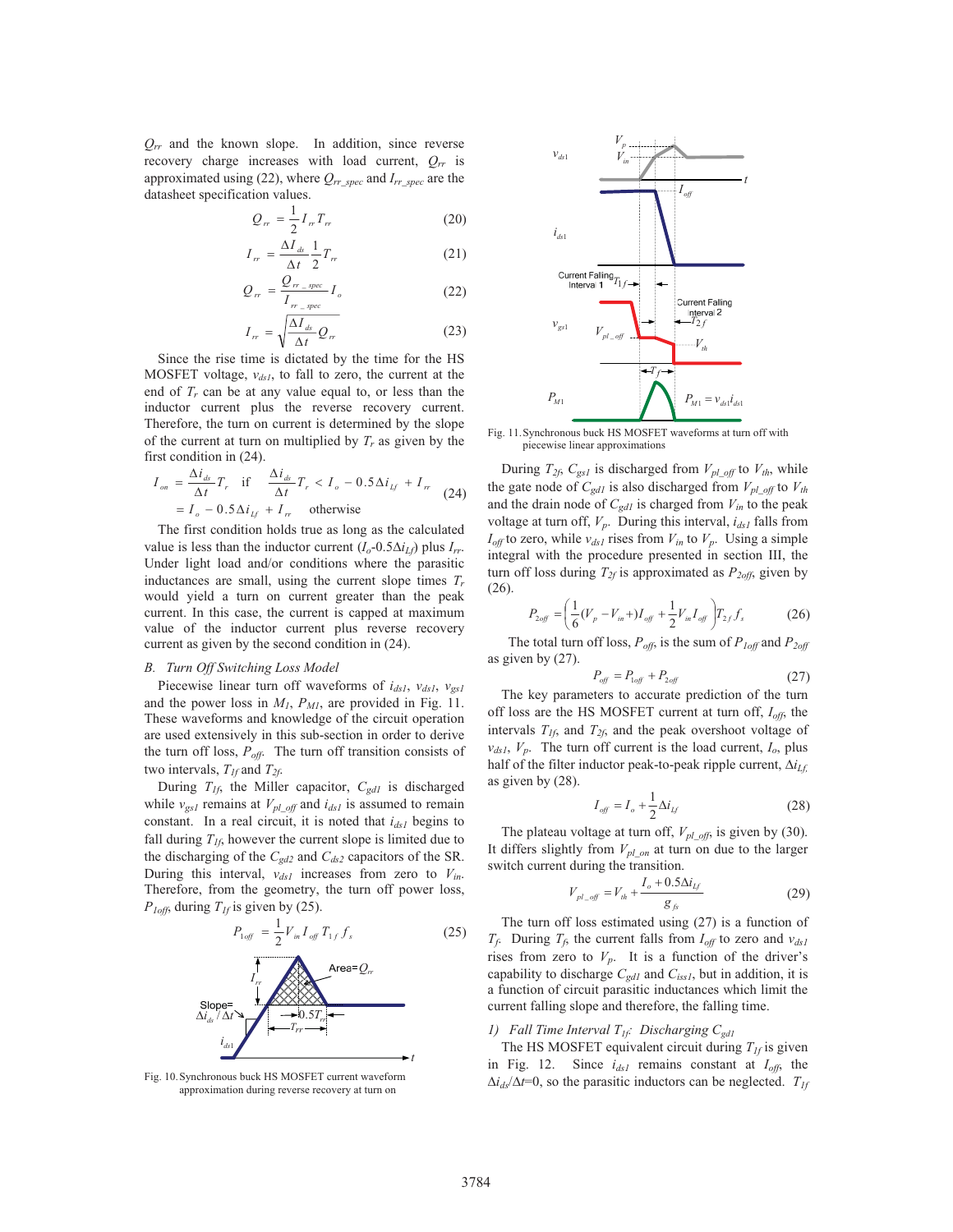is the time required to discharge the *Cgd1* capacitance by gate current  $I_g$  as given by (30).

$$
T_{1f} = \frac{C_{gd1}V_{in}}{I_g}
$$
 (30)

## *2) Fall Time Interval T2f: Current Falling and Discharging Cgs1 and Cgd1*

The HS MOSFET equivalent circuit during  $T_{2f}$  is given in Fig. 13. During  $T_{2f}$ , the  $C_{gs1}$  capacitance is discharged from  $V_{pl\ off}$  voltage to  $V_{th}$ , while the voltage at the drain side of the  $C_{gdI}$  capacitance charges from  $V_{in}$  to  $V_p$  and the voltage at the gate side of  $C_{gdI}$  discharges from  $V_{pl\_off}$ to  $V_{th}$ . Therefore, the change in voltage across  $C_{gal}$ during  $T_{2f}$  is  $[(V_p - V_{in}) + (V_{pl\_off} - V_{th})]$ . Then,  $T_{2f}$  is given by (31), where  $\Delta V_{gsf} = V_{pl}$  of  $\gamma$ <sup>-</sup> $V_{th}$ .

$$
T_{2f} = \frac{C_{gs1}\Delta V_{gsf} + C_{gd1}[(V_p - V_{in}) + \Delta V_{gsf}]}{I_{g2f}}
$$
(31)

The drain-source voltage during  $T_{2f}$  is given by (32), where  $L_{loop} = L_{s1} + L_{d1} + L_{s2} + L_{d2}$ .

$$
v_{ds} = V_{in} + L_{loop} \frac{di_{ds1}}{dt}
$$
 (32)

Following the approach of the approximations made in (12) and (13), the peak overshoot voltage,  $V_p$  is given by (33).

$$
V_{p} = V_{in} + L_{loop} \frac{g_{fs} \Delta V_{gsf}}{T_{2f}}
$$
(33)

Using (31) and (33), solving for  $T_{2f}$  yields (34), where  $V_{gs2f}$ =0.5( $V_{pl\_off}$ + $V_{th}$ ).



Fig. 12.Synchronous buck HS MOSFET equivalent circuit during *T1f*

(a)



Fig. 13. Synchronous buck HS MOSFET equivalent circuit during  $T_{2f}$ 

$$
T_{2f} = \frac{\Delta V_{gg} C_{iss1} + \sqrt{(\Delta V_{ggf} C_{iss1})^2 + 4I_g \Delta V_{ggf} C_{gd1} L_{loop} g_{fs}}}{2I_g}
$$
 (34)  
*T<sub>f</sub>* is the sum of *T<sub>lf</sub>* and *T<sub>2f</sub>* as given by (35).

$$
T_f
$$
 is the sum of  $T_{ff}$  and  $T_{2f}$  as given by (33).  
\n
$$
T_f = T_{1f} + T_{2f}
$$
\n(35)

*C. Total Switching Loss Model*  The total switching loss, given by (36).

$$
P_{tot\_sw} = P_{on} + P_{off}
$$
 (36)

# IV. SIMULATION RESULTS

The analytical switching loss model with a voltage source drive was compared to SIMetrix Spice simulation and the conventional model in [1]. Simulation results were conducted at 12V input, 1MHz switching frequency, and 10A peak-to-peak buck output inductor ripple (100nH),  $R_g$ =1 $\Omega$ . MOSFET parameters:  $M_l$ : Si7860DP, *gfs*=60S, *Vth*=2V, *Ciss1\_spec*=1800pF (@*Vds1\_spec*=15V), *Coss1\_spec*=600pF (@*Vds1\_spec*=15V), *Crss1\_spec*=200pF  $(\mathcal{Q}V_{ds1\_spec} = 15V)$  and  $M_2$ : Si7336ADP SR, *Qrr\_spec*=30nC, *Irr\_spec*=25A .

Curves of total switching loss as a function of: (a) load current, (b) driver supply current and (c) common source inductance (assuming  $L_{sI} = L_{dI} = L_{s2} = L_{d2}$ ) for the proposed model, Spice simulation and the conventional model are given in Fig. 14(a)-(c). The proposed model follows the trends of the Spice simulation results very well. The accuracy of the proposed model total switching loss is<br>within 0.5W under all conditions. within  $0.5W$  under all conditions.

(c)



Fig. 14.Total switching loss at 1MHz, 12V input as a function of: (a) load current (*Ig*=3A, *Ls1*=250pH), (b) driver supply current (*Io*=30A,  $L_{sl}$ =250pH) and (c) common source inductance ( $I_g$ =3A,  $I_o$ =30A)

(b)